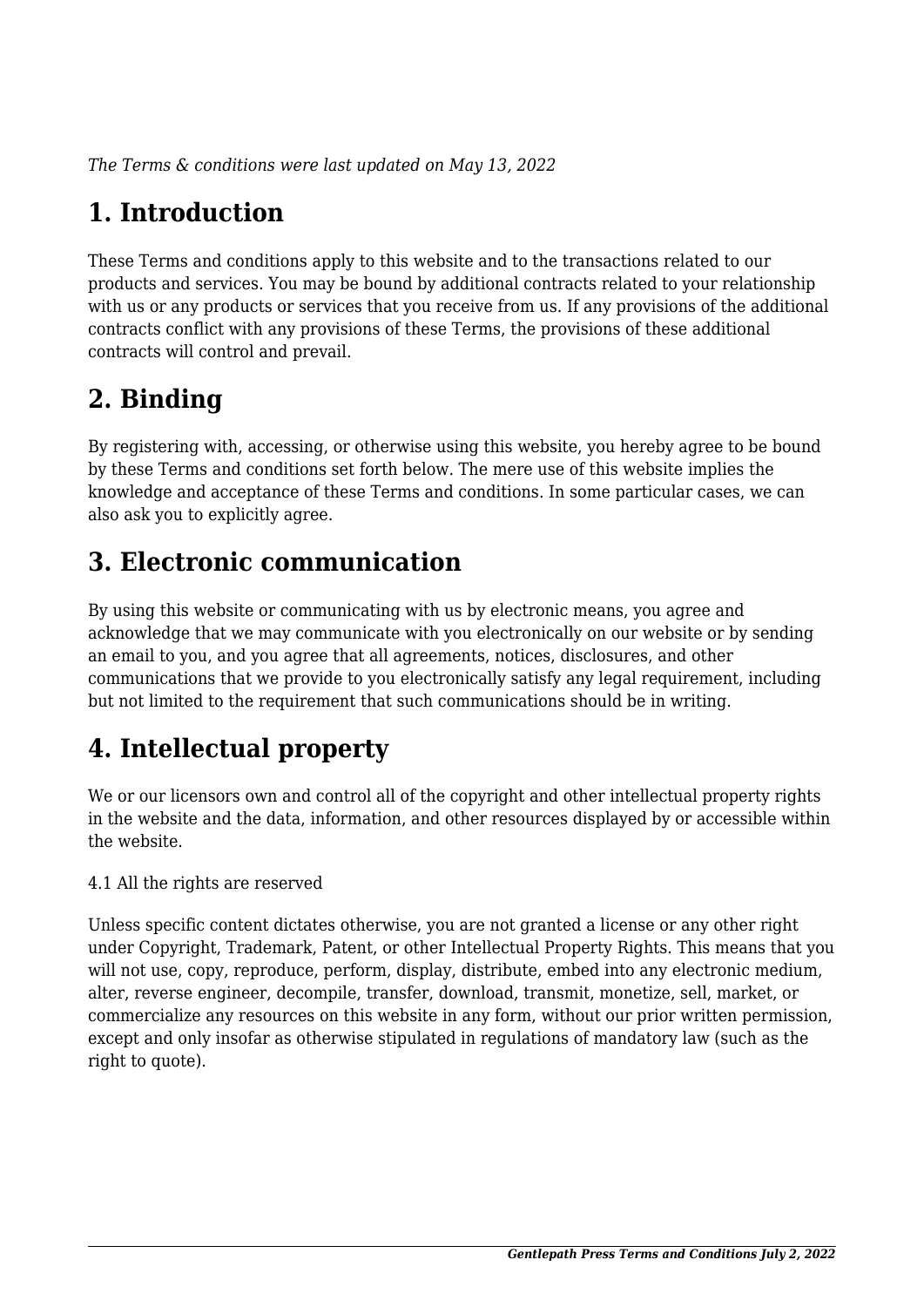# **5. Third-party property**

Our website may include hyperlinks or other references to other party's websites. We do not monitor or review the content of other party's websites which are linked to from this website. Products or services offered by other websites shall be subject to the applicable Terms and Conditions of those third parties. Opinions expressed or material appearing on those websites are not necessarily shared or endorsed by us.

We will not be responsible for any privacy practices or content of these sites. You bear all risks associated with the use of these websites and any related third-party services. We will not accept any responsibility for any loss or damage in whatever manner, however caused, resulting from your disclosure to third parties of personal information.

#### **6. Responsible use**

By visiting our website, you agree to use it only for the purposes intended and as permitted by these Terms, any additional contracts with us, and applicable laws, regulations, and generally accepted online practices and industry guidelines. You must not use our website or services to use, publish or distribute any material which consists of (or is linked to) malicious computer software; use data collected from our website for any direct marketing activity, or conduct any systematic or automated data collection activities on or in relation to our website.

Engaging in any activity that causes, or may cause, damage to the website or that interferes with the performance, availability, or accessibility of the website is strictly prohibited.

#### **7. Registration**

You may register for an account with our website. During this process, you may be required to choose a password. You are responsible for maintaining the confidentiality of passwords and account information and agree not to share your passwords, account information, or secured access to our website or services with any other person. You must not allow any other person to use your account to access the website because you are responsible for all activities that occur through the use of your passwords or accounts. You must notify us immediately if you become aware of any disclosure of your password.

After account termination, you will not attempt to register a new account without our permission.

#### **8. Refund and Return policy**

#### 8.1 Right of withdrawal

You have the right to withdraw from this contract within 14 days without giving any reason.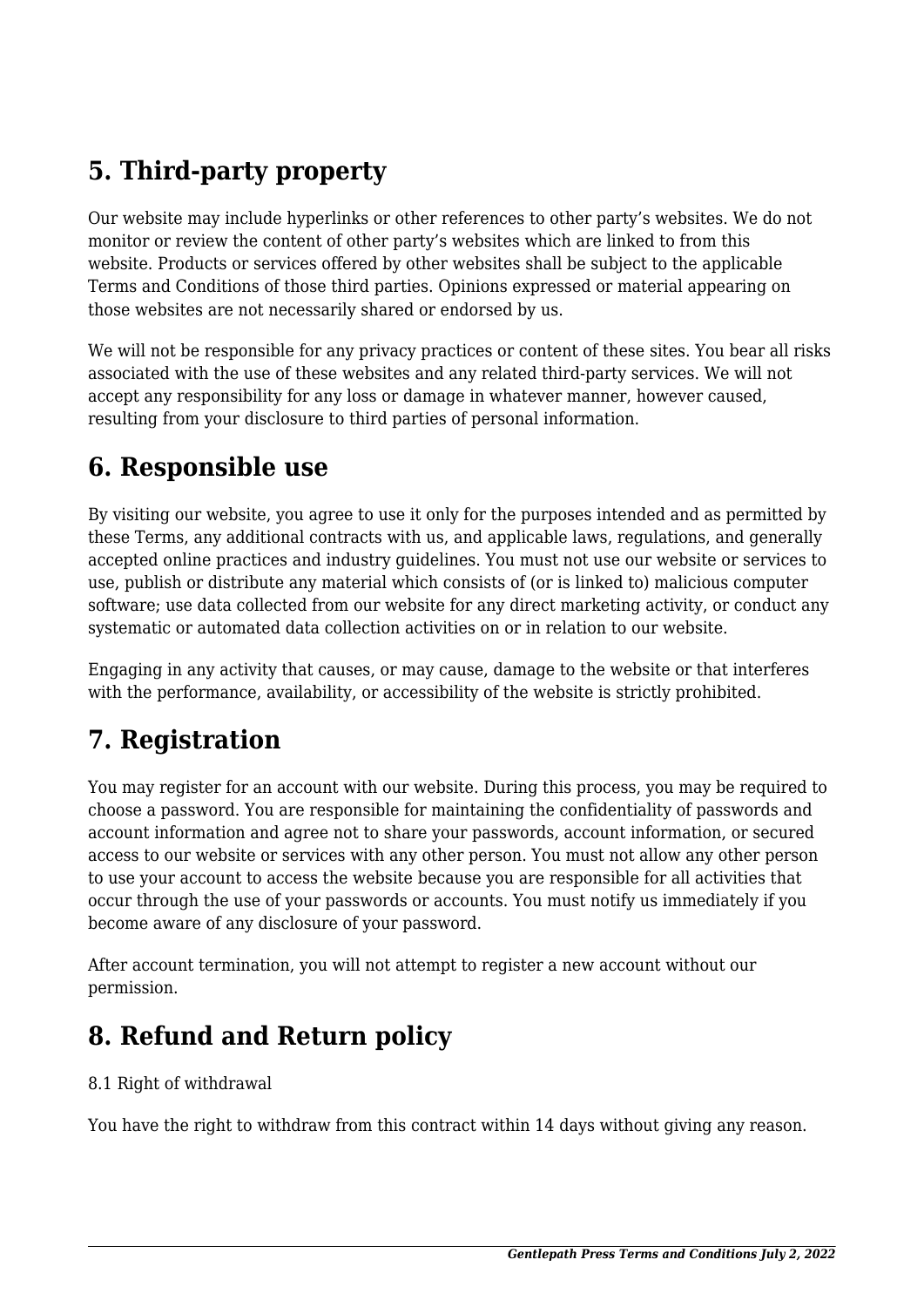The withdrawal period will expire after 14 days from the day on which you acquire, or a thirdparty other than the carrier and indicated by you acquires, physical possession of the goods.

To exercise the right of withdrawal, you must inform us of your decision to withdraw from this contract by an unequivocal statement (for example a letter sent by post, fax, or email). Our contact details can be found below. You may use the attached model [withdrawal form](https://gentlepath.com/wp-content/uploads/complianz/withdrawal-forms/withdrawal-form-en.pdf), but it is not obligatory.

You can also electronically fill in and submit the model withdrawal form or any other unequivocal statement on our [website](https://new.gentlepath.com/contact/).

If you use this option, we will communicate to you an acknowledgement of receipt of such a withdrawal on a durable medium (for example by email) without delay.

To meet the withdrawal deadline, it is sufficient for you to send your communication concerning your exercise of the right of withdrawal before the withdrawal period has expired.

#### 8.2 Effects of withdrawal

If you withdraw from this contract, we shall reimburse you all payments received from you, including the costs of delivery (with the exception of the supplementary costs resulting from your choice of a type of delivery other than the least expensive type of standard delivery offered by us), without undue delay and in any event not later than 14 days from the day on which we are informed about your decision to withdraw from this contract. We will carry out such reimbursement using the same means of payment as you used for the initial transaction unless you have expressly agreed otherwise; in any event, you will not incur any fees as a result of such reimbursement.

You shall send back the goods or hand them over to us or a person authorised by us to receive the goods, without undue delay and in any event not later than 14 days from the day on which you communicate your withdrawal from this contract to us. The deadline is met if you send back the goods before the period of 14 days has expired.

We may withhold reimbursement until we have received the goods back or you have supplied evidence of having sent back the goods, whichever is the earliest.

You will have to bear the direct cost of returning the goods.

You are only liable for any diminished value of the goods resulting from the handling other than what is necessary to establish the nature, characteristics, and functioning of the goods.

Please note that there are some legal exceptions to the right to withdraw, and some items can therefore not be returned or exchanged. We will let you know if this applies in your particular case.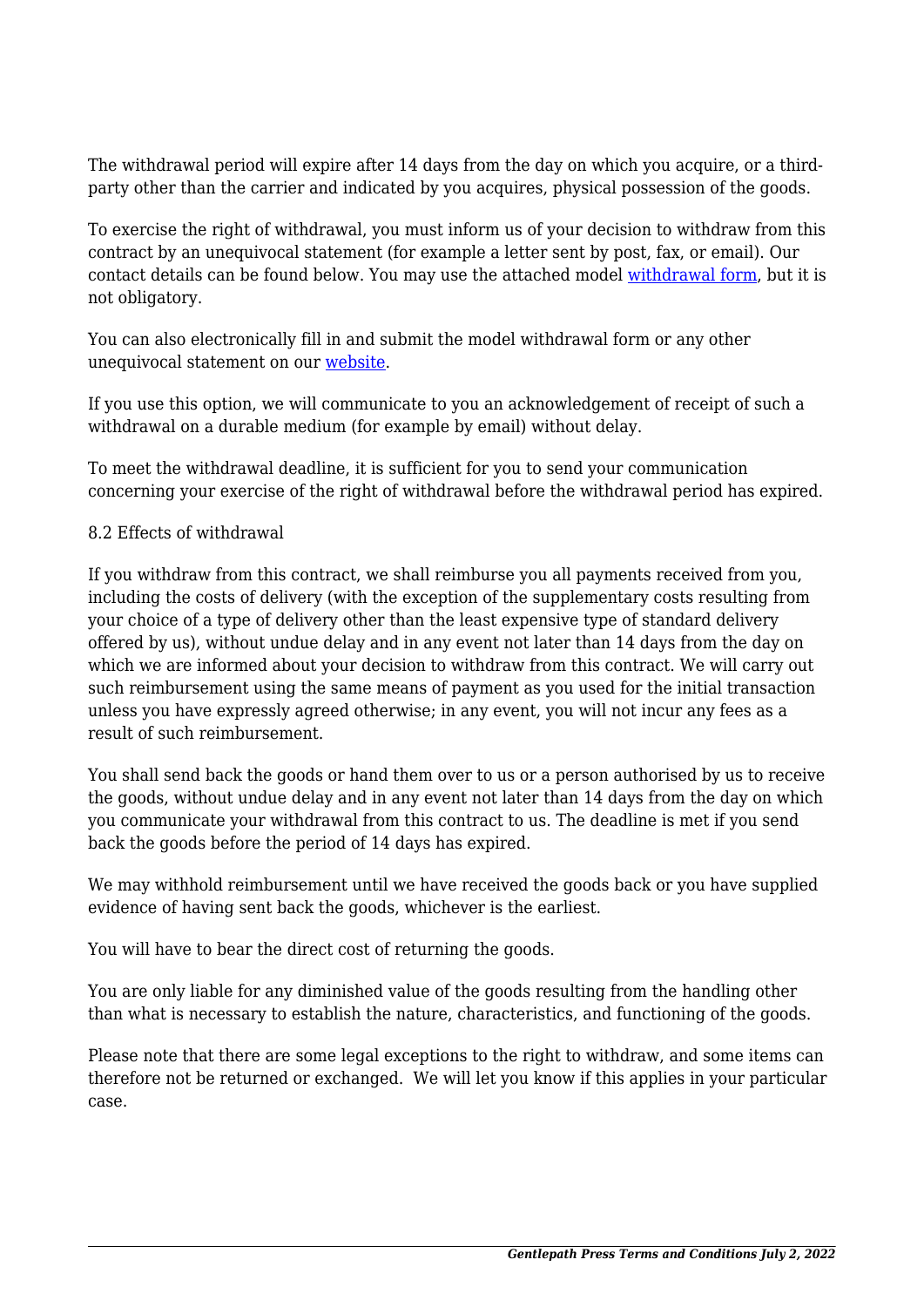#### **9. Idea submission**

Do not submit any ideas, inventions, works of authorship, or other information that can be considered your own intellectual property that you would like to present to us unless we have first signed an agreement regarding the intellectual property or a non-disclosure agreement. If you disclose it to us absent such written agreement, you grant to us a worldwide, irrevocable, non-exclusive, royalty-free license to use, reproduce, store, adapt, publish, translate and distribute your content in any existing or future media.

### **10. Termination of use**

We may, in our sole discretion, at any time modify or discontinue access to, temporarily or permanently, the website or any Service thereon. You agree that we will not be liable to you or any third party for any such modification, suspension or discontinuance of your access to, or use of, the website or any content that you may have shared on the website. You will not be entitled to any compensation or other payment, even if certain features, settings, and/or any Content you have contributed or have come to rely on, are permanently lost. You must not circumvent or bypass, or attempt to circumvent or bypass, any access restriction measures on our website.

### **11. Warranties and liability**

Nothing in this section will limit or exclude any warranty implied by law that it would be unlawful to limit or to exclude. This website and all content on the website are provided on an "as is" and "as available" basis and may include inaccuracies or typographical errors. We expressly disclaim all warranties of any kind, whether express or implied, as to the availability, accuracy, or completeness of the Content. We make no warranty that:

- this website or our products or services will meet your requirements;
- this website will be available on an uninterrupted, timely, secure, or error-free basis;
- the quality of any product or service purchased or obtained by you through this website will meet your expectations.

The following provisions of this section will apply to the maximum extent permitted by applicable law and will not limit or exclude our liability in respect of any matter which it would be unlawful or illegal for us to limit or to exclude our liability. In no event will we be liable for any direct or indirect damages (including any damages for loss of profits or revenue, loss or corruption of data, software or database, or loss of or harm to property or data) incurred by you or any third party, arising from your access to, or use of, our website.

Except to the extent any additional contract expressly states otherwise, our maximum liability to you for all damages arising out of or related to the website or any products and services marketed or sold through the website, regardless of the form of legal action that imposes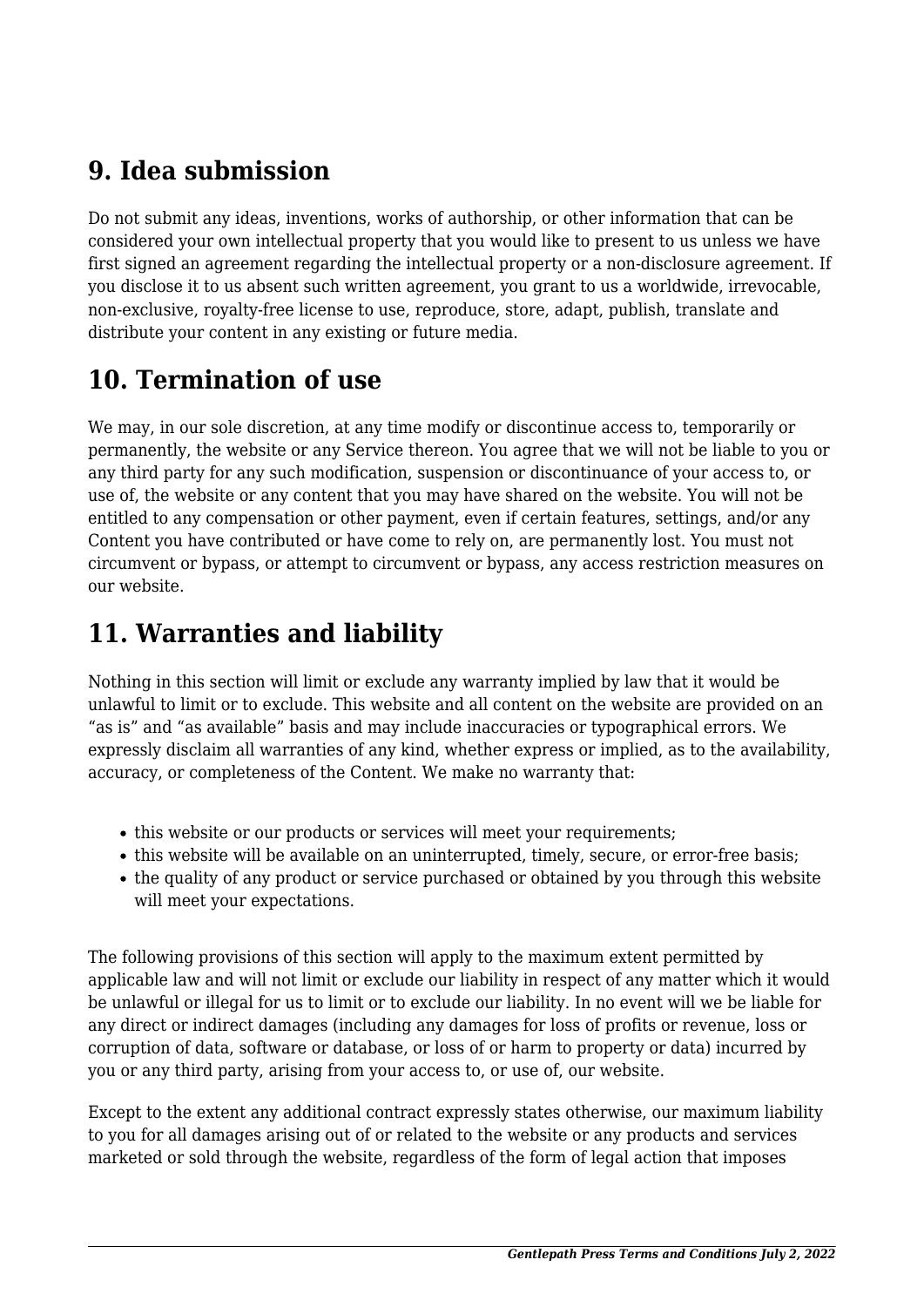liability (whether in contract, equity, negligence, intended conduct, tort or otherwise) will be limited to the total price that you paid to us to purchase such products or services or use the website. Such limit will apply in the aggregate to all of your claims, actions and causes of action of every kind and nature.

# **12. Privacy**

To access our website and/or services, you may be required to provide certain information about yourself as part of the registration process. You agree that any information you provide will always be accurate, correct, and up to date.

We take your personal data seriously and are committed to protecting your privacy. We will not use your email address for unsolicited mail. Any emails sent by us to you will only be in connection with the provision of agreed products or services.

We have developed a policy to address any privacy concerns you may have. For more information, please see our [Privacy Statement](#page--1-0) and our [Cookie Policy](https://new.gentlepath.com/cookie-policy-us/?cmplz_region_redirect=true).

# **13. Accessibility**

We are committed to making the content we provide accessible to individuals with disabilities. If you have a disability and are unable to access any portion of our website due to your disability, we ask you to give us a notice including a detailed description of the issue you encountered. If the issue is readily identifiable and resolvable in accordance with industrystandard information technology tools and techniques we will promptly resolve it.

### **14. Export restrictions / Legal compliance**

Access to the website from territories or countries where the Content or purchase of the products or Services sold on the website is illegal is prohibited. You may not use this website in violation of export laws and regulations of United States.

#### **15. Assignment**

You may not assign, transfer or sub-contract any of your rights and/or obligations under these Terms and conditions, in whole or in part, to any third party without our prior written consent. Any purported assignment in violation of this Section will be null and void.

### **16. Breaches of these Terms and conditions**

Without prejudice to our other rights under these Terms and Conditions, if you breach these Terms and Conditions in any way, we may take such action as we deem appropriate to deal with the breach, including temporarily or permanently suspending your access to the website, contacting your internet service provider to request that they block your access to the website,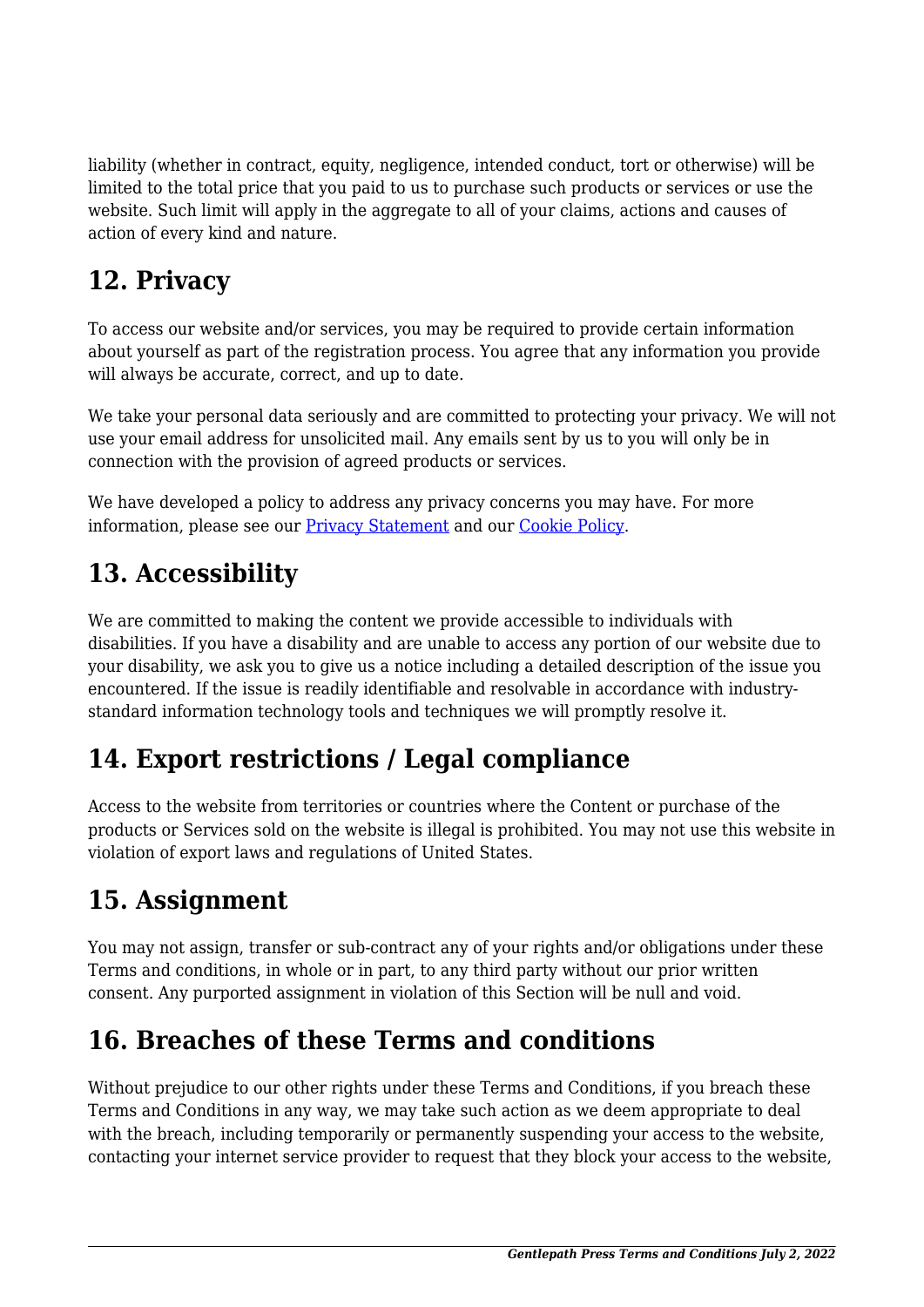and/or commence legal action against you.

# **17. Force majeure**

Except for obligations to pay money hereunder, no delay, failure or omission by either party to carry out or observe any of its obligations hereunder will be deemed to be a breach of these Terms and conditions if and for as long as such delay, failure or omission arises from any cause beyond the reasonable control of that party.

# **18. Indemnification**

You agree to indemnify, defend and hold us harmless, from and against any and all claims, liabilities, damages, losses and expenses, relating to your violation of these Terms and conditions, and applicable laws, including intellectual property rights and privacy rights. You will promptly reimburse us for our damages, losses, costs and expenses relating to or arising out of such claims.

#### **19. Waiver**

Failure to enforce any of the provisions set out in these Terms and Conditions and any Agreement, or failure to exercise any option to terminate, shall not be construed as waiver of such provisions and shall not affect the validity of these Terms and Conditions or of any Agreement or any part thereof, or the right thereafter to enforce each and every provision.

### **20. Language**

These Terms and Conditions will be interpreted and construed exclusively in English. All notices and correspondence will be written exclusively in that language.

### **21. Entire agreement**

These Terms and Conditions, together with our [privacy statement](#page--1-0) and [cookie policy,](https://new.gentlepath.com/cookie-policy-us/?cmplz_region_redirect=true) constitute the entire agreement between you and IITAP LLC in relation to your use of this website.

# **22. Updating of these Terms and conditions**

We may update these Terms and Conditions from time to time. It is your obligation to periodically check these Terms and Conditions for changes or updates. The date provided at the beginning of these Terms and Conditions is the latest revision date. Changes to these Terms and Conditions will become effective upon such changes being posted to this website. Your continued use of this website following the posting of changes or updates will be considered notice of your acceptance to abide by and be bound by these Terms and Conditions.